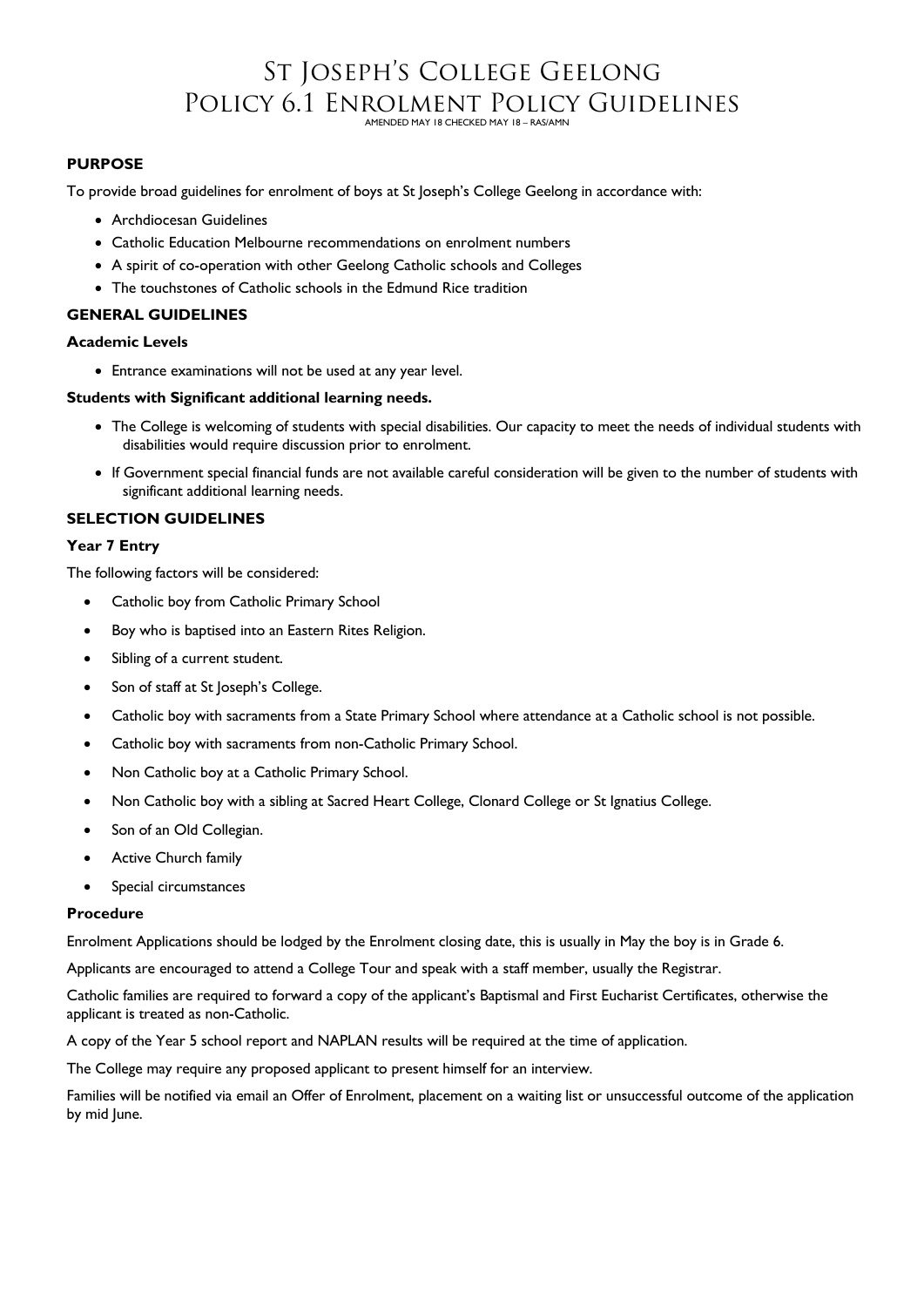#### **GENERAL GUIDELINES**

- The Principal makes the final decision on acceptance or non-acceptance of any student to the College.
- The College is welcoming of students with special disabilities. Our capacity to meet the needs of individual students with disabilities would require discussion prior to enrolment.
- If Government special financial funds are not available careful consideration will be given to the number of students with significant additional learning needs.
- Entrance examinations will not be used at any year level.
- In the event that a family decides to accept a scholarship to another secondary College, we reserve the right not to offer enrolment to their younger sons.

#### **Years 8-12 Entry**

Catholic and non-Catholic enrolments are taken across these year levels, depending on places available.

#### **Procedure**

Once contact is made with the Registrar, an 'Application for Transfer', 'Enrolment Application' and College Prospectus are forwarded to the family.

A copy of the student's most recent report should be forwarded with the Enrolment Application.

Once the Enrolment Application has been received by the College, and we establish that a place is available at that year level, telephone contact is made to organise an interview for the family to meet with the relevant Year Level Co- ordinator.

The Registrar will also organise an interview with the College Timetabler to establish subjects available and suitability. Following that interview, the Co-ordinator would make contact with the boy's current school to obtain a verbal progress report, and document this.

If there is a need, the Co-ordinator would follow-up with the Registrar and Principal to either recommend we accept the student, or suggest a further interview with the Principal.

If the student is happy with the subject selection and the Principal recommends we accept the student, we firstly notify the family verbally, then make an Offer of Enrolment in writing.

To accept this Offer of Enrolment the family would need to pay the Enrolment Establishment fee and the Development Deposit Fund.

If an Application was unsuccessful the Principal would advise the family in writing.

Any offer of enrolment and acceptance thereof, would endorse the families' commitment to the College Mission Statement, the Conditions of Enrolment and the College policies and expectations.

Note:

- The Principal makes the final decision on acceptance or non-acceptance of any student to the College.
- In the event that a family decides to accept a scholarship to another secondary College, we reserve the right not to offer enrolment to their younger sons.

#### **Communication**

This complete Policy and the Enrolment Guidelines (as attached) will be published on the St Joseph's College Website and checked when the Policy is reviewed.